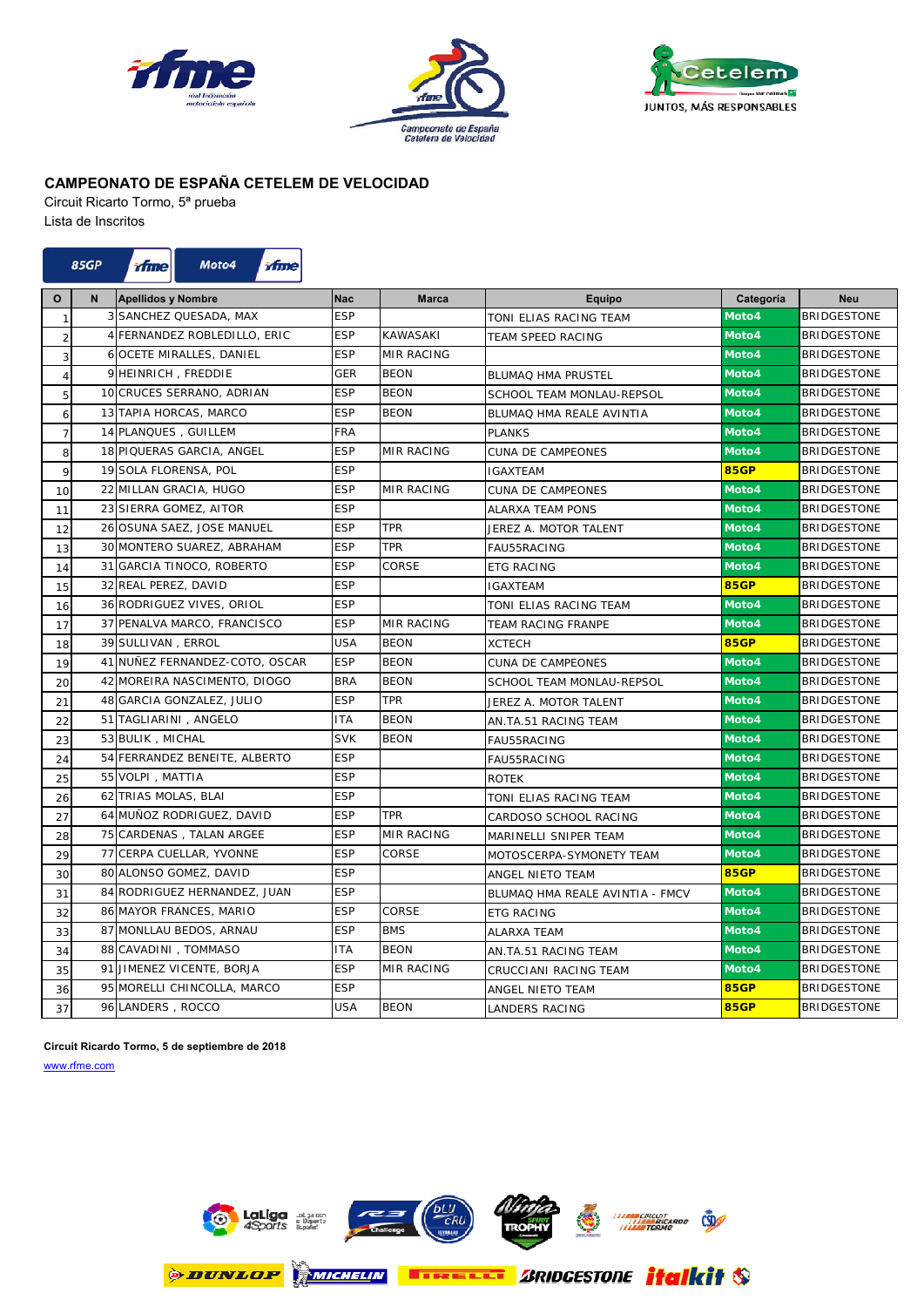





Circuit Ricarto Tormo, 5ª prueba Lista de Inscritos

| LISIA UU IIISUIIUS |  |  |
|--------------------|--|--|
|                    |  |  |
|                    |  |  |

| PreMoto3 | <b><i>Frime</i></b> |
|----------|---------------------|
|----------|---------------------|

| $\mathbf{o}$   | $\mathsf{N}$ | <b>Apellidos y Nombre</b>     | Nac        | <b>Marca</b>      | <b>Equipo</b>                | <b>Neu</b>         |
|----------------|--------------|-------------------------------|------------|-------------------|------------------------------|--------------------|
| $\mathbf{1}$   |              | 4 MARIA, KIKO                 | <b>POR</b> | <b>BEON</b>       | MARINELLI SNIPERS TEAM       | <b>BRIDGESTONE</b> |
| $\overline{2}$ |              | 8 CORREIA ESTURRADO, VASCO    | <b>POR</b> | <b>MORIWAKI</b>   | TEAM MOTO CLB LOULÉ CONCELHO | <b>BRIDGESTONE</b> |
| $\overline{3}$ |              | 11 ESCRIG RECHE, ALEX         | <b>ESP</b> | <b>BEON</b>       | ANGEL NIFTO TFAM             | <b>BRIDGESTONE</b> |
| $\overline{4}$ |              | 12 GOMEZ RUS, BORJA           | <b>ESP</b> |                   | CRUCIANI RACING TEAM         | <b>BRIDGESTONE</b> |
| 5              |              | 17 MUÑOZ FERNANDEZ, DANIEL    | <b>ESP</b> | <b>MIR RACING</b> | ARROYO TEAM CNS WIMU         | <b>BRIDGESTONE</b> |
| 6              |              | 18 ROSNELL, RASMUS            | <b>FIN</b> | <b>BFON</b>       | MOTOMARKET RACING            | <b>BRIDGESTONE</b> |
| $\overline{7}$ |              | 19 LEHTIRANTA, NIKO           | <b>FIN</b> | <b>BEON</b>       | MOTOMARKET RACING            | <b>BRIDGESTONE</b> |
| 8              |              | 21 BERTA VIÑALES, DEAN        | <b>ESP</b> | <b>MIR RACING</b> | <b>TEAM VIÑALES</b>          | <b>BRIDGESTONE</b> |
| 9              |              | 22 KLEMETTI, LENNI            | <b>FIN</b> | <b>BEON</b>       | MOTOMARKET RACING            | <b>BRIDGESTONE</b> |
| 10             |              | 24 MARTIN CLANCHET, GERARD    | <b>ESP</b> | <b>BEON</b>       | <b>DCR RACING TEAM</b>       | <b>BRIDGESTONE</b> |
| 11             |              | 26 FINN, JONATHAN             | CAN        | <b>BEON</b>       | <b>XCTECH</b>                | <b>BRIDGESTONE</b> |
| 12             |              | 28 GUEVARA BONNIN, IZAN       | <b>ESP</b> | <b>MIR RACING</b> | <b>CUNA DE CAMPEONES</b>     | <b>BRIDGESTONE</b> |
| 13             |              | 30 BLANCO RIVERA, JAIRO       | <b>ESP</b> |                   | JK COMPETICION               | <b>BRIDGESTONE</b> |
| 14             |              | 31 FERNANDEZ GONZALEZ, ADRIAN | <b>ESP</b> |                   | PITITO TEAM                  | <b>BRIDGESTONE</b> |
| 15             |              | 33 REHACEK, FILIP             | CZE        | <b>BEON</b>       | <b>IGAX TEAM</b>             | <b>BRIDGESTONE</b> |
| 16             |              | 36 KANTOLA, JUHO              | <b>FIN</b> | <b>BEON</b>       | <b>ROCKMOTORSPORT</b>        | <b>BRIDGESTONE</b> |
| 17             |              | 37 GONZALEZ ROJAS, MAURO      | <b>ESP</b> | <b>BEON</b>       | <b>KPR INNOVATION TEAM</b>   | <b>BRIDGESTONE</b> |
| 18             |              | 48 ORTOLA DIEZ, IVAN          | <b>ESP</b> | <b>BEON</b>       | ANGEL NIETO TEAM             | <b>BRIDGESTONE</b> |
| 19             |              | 50 VOSTATEK, ONDREJ           | <b>CZE</b> | <b>BEON</b>       | <b>IGAXTEAM</b>              | <b>BRIDGESTONE</b> |
| 20             |              | 53 YEBRA PEREZ, HECTOR        | <b>ESP</b> | <b>BEON</b>       | <b>HYCOMPETICION</b>         | <b>BRIDGESTONE</b> |
| 21             |              | 55 DETTWILER, NOAH            | SUI        |                   | GPS ENGINEERING RACING TEAM  | <b>BRIDGESTONE</b> |
| 22             |              | 59 ZANCA, ALESSANDRO          | <b>ITA</b> | <b>BEON</b>       | AN.TA.51 RACING TEAM         | <b>BRIDGESTONE</b> |
| 23             |              | 60 GOMEZ-CARO, SERGIO         | <b>ESP</b> | <b>BEON</b>       | <b>KPR INNOVATION TEAM</b>   | <b>BRIDGESTONE</b> |
| 24             |              | 69 RUDA COMINO, MARCOS        | <b>ESP</b> | <b>MIR RACING</b> | CUNA DE CAMPEONES-MOTODES    | <b>BRIDGESTONE</b> |
| 25             |              | 74 SAKO, DAIJIRO              | <b>JPN</b> | <b>MIR RACING</b> | <b>CUNA DE CAMPEONES</b>     | <b>BRIDGESTONE</b> |
| 26             |              | 78 ESTEBAN RUIZ, JOEL         | <b>ESP</b> | <b>MIR RACING</b> | <b>TEAM VIÑALES</b>          | <b>BRIDGESTONE</b> |
| 27             |              | 93 RODRIGUEZ NUÑEZ, RAUL      | <b>ESP</b> | <b>BEON</b>       | MC PIEDRALAVES / AUTO TIETAR | <b>BRIDGESTONE</b> |
| 28             |              | NUÑEZ FABREGAT, LUIS          | <b>ESP</b> | YAMAHA            |                              | <b>BRIDGESTONE</b> |

### **Circuit Ricardo Tormo, 5 de septiembre de 2018**

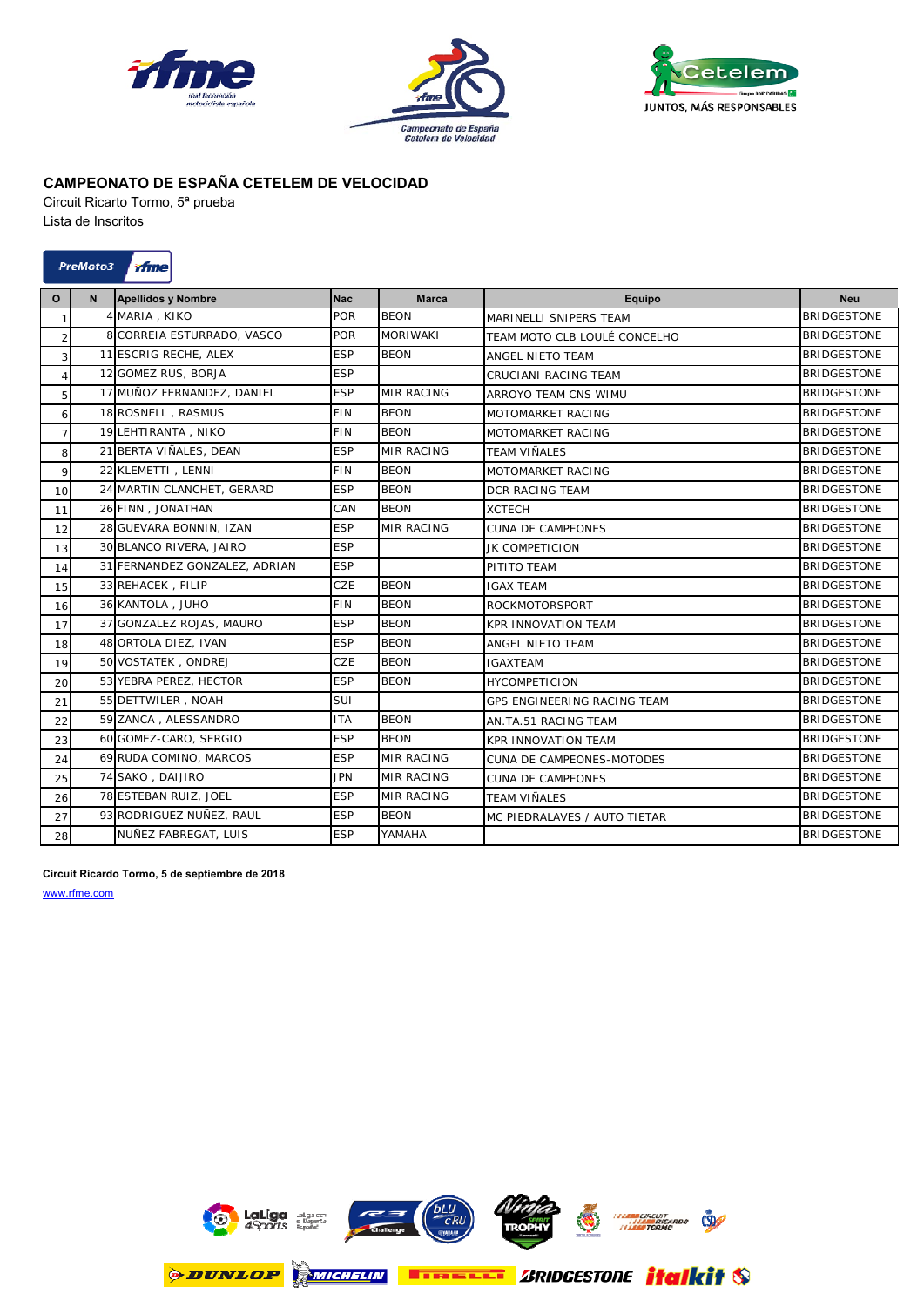





Circuit Ricarto Tormo, 5ª prueba Lista de Inscritos

# SuperSport300 *Mine*

| O                | N | <b>Apellidos y Nombre</b>        | <b>Nac</b> | <b>Marca</b>    | Equipo                          | Cha | <b>Neu</b> |
|------------------|---|----------------------------------|------------|-----------------|---------------------------------|-----|------------|
| $\mathbf{1}$     |   | 1 DI SORA, SAMUEL                | FRA        | KAWASAKI        | MOTODES - SORT & ESCAPE LLIURE  | K.  | PIRELLI    |
| $\overline{2}$   |   | 4 LAHOZ SENLI, MARCOS            | <b>ESP</b> | YAMAHA          | ARCO MOTOR UPV                  |     | PIRELLI    |
| 3                |   | 5 PEREZ CASAS, FRANCESC          | <b>ESP</b> | <b>KAWASAKI</b> | <b>VHC RACING TEAM</b>          | K   | PIRELLI    |
| $\overline{4}$   |   | 7 GELADA RODRIGUEZ, GENIS        | <b>ESP</b> | KAWASAKI        | COWARD/SUPERMOTARD KIT          | K.  | PIRELLI    |
| 5                |   | 10 ORRADRE ABAD, UNAI            | <b>ESP</b> | YAMAHA          | YAMAHA STRATOS                  | Y   | PIRELLI    |
| 6                |   | 11 CORRAL ARIAS, JAVIER          | <b>ESP</b> | YAMAHA          | <b>I+DENT RACING TEAM</b>       | Y   | PIRELLI    |
| $7 \overline{ }$ |   | 12 RUSMIPUTRO, ALI ADRIANSYAH    | <b>IND</b> | YAMAHA          | PERTAMINA BCD YAMAHA MS RACING  |     | PIRELLI    |
| 8                |   | 16 ALARCON SANCHEZ, ADAEL        | <b>ESP</b> | YAMAHA          | XE MAGENTA RACING TEAM          | Y   | PIRELLI    |
| 9                |   | 17 RODRIGUEZ NADAL, IVAN         | <b>ESP</b> | YAMAHA          | FRT PROJECT /DCR RACING         |     | PIRELLI    |
| 10               |   | 20 MARKARIAN, SYLVAIN            | FRA        | YAMAHA          | <b>MEL RACING TEAM</b>          |     | PIRELLI    |
| 11               |   | 21 DIAZ CEBRIAN, ALVARO          | <b>ESP</b> | YAMAHA          | ARCO- MOTOR UPV UNIVERSITY TEAM |     | PIRELLI    |
| 12               |   | 22 CARRION MARTINEZ, ALEJANDRO   | <b>ESP</b> | <b>KAWASAKI</b> | KAWASAKI PL RACING JUNIOR TEAM  | K.  | PIRELLI    |
| 13               |   | 23 RAPOSEIRAS BERENGUERAS, JORDI | <b>AND</b> | <b>KAWASAKI</b> | <b>VHC RACING</b>               | K.  | PIRELLI    |
| 14               |   | 24 LOPEZ NIETO, ENRIQUE          | <b>ESP</b> | <b>KAWASAKI</b> | <b>VHC RACING TEAM</b>          | K   | PIRELLI    |
| 15               |   | 26 CEOLOTTO, ENZO                | FRA        | YAMAHA          | <b>MEL RACING TEAM</b>          |     | PIRELLI    |
| 16               |   | 27 PEREZ VIADEL, ALEX            | <b>ESP</b> | KAWASAKI        | KAWASAKI PL RACING JUNIOR TEAM  | K.  | PIRELLI    |
| 17               |   | 28 FLOROV, MIHAIL                | <b>BUL</b> | YAMAHA          | AIT-PASTRANA RACING TEAM        | Y   | PIRELLI    |
| 18               |   | 33 NUÑEZ ROLDAN, OSCAR           | <b>ESP</b> | YAMAHA          | YAMAHA STRATOS MOTOMERCADO      | Y   | PIRELLI    |
| 19               |   | 36 NEILA SANTOS, BEATRIZ         | <b>ESP</b> | YAMAHA          | <b>BCD YAMAHA MS RACING</b>     | Y   | PIRELLI    |
| 20               |   | 37 CEREZO PEREIRA, ADRIAN        | <b>ESP</b> | <b>HONDA</b>    | ARCO- MOTOR UPV UNIVERSITY TEAM |     | PIRELLI    |
| 21               |   | 44 LOUREIRO, CURTIS DORREN       | <b>RSA</b> | <b>KAWASAKI</b> | <b>TEAM SPEED RACING</b>        | K.  | PIRELLI    |
| 22               |   | 51 WALCH, TRISTAN                | <b>AUS</b> | <b>KAWASAKI</b> | <b>ALARXA RACING</b>            | K.  | PIRELLI    |
| 23               |   | 52 ERILL TRALLERO, GUILLEM       | <b>ESP</b> | <b>KAWASAKI</b> | DEZA-CORDOBA PH                 | K.  | PIRELLI    |
| 24               |   | 53 GELADA RODRIGUEZ, JOSEP       | <b>ESP</b> | <b>KAWASAKI</b> | COWARD/SUPERMOTARD KIT          | K.  | PIRELLI    |
| 25               |   | 57 DA-RE, DORIAN                 | <b>FRA</b> | YAMAHA          | <b>MEL RACING TEAM</b>          |     | PIRELLI    |
| 26               |   | 72 RUIZ RUIZ, YERAY              | ESP        | YAMAHA          | <b>MDR COSSACKS</b>             | Y   | PIRELLI    |
| 27               |   | 74 CAUCHI, LUDOVIC               | <b>FRA</b> | YAMAHA          | <b>MRS</b>                      |     | PIRELLI    |
| 28               |   | 75 GALI ANDRADE, JOAQUIM         | AND        | <b>KAWASAKI</b> | JG ROAD RACING                  | K.  | PIRELLI    |
| 29               |   | 77 BORNER PAMIES, ALEX           | <b>ESP</b> | <b>KAWASAKI</b> | DEZA-CORDOBA PH                 | K.  | PIRELLI    |
| 30               |   | 81 GONZALEZ SIMON, MANUEL        | <b>ESP</b> | YAMAHA          | <b>BCD YAMAHA MS RACING</b>     |     | PIRELLI    |
| 31               |   | 85 HERNANDEZ MOYANO, FERRAN      | <b>ESP</b> | <b>KAWASAKI</b> | KAWASAKI PL RACING JUNIOR TEAM  | K.  | PIRELLI    |
| 32               |   | 87 CAÑERO CARRASCO. FAUSTINO     | <b>ESP</b> | YAMAHA          | FAU55RACING                     |     | PIRELLI    |
| 33               |   | 89 MOLINA GARRIDO, ANTONIO       | <b>ESP</b> | YAMAHA          | ARCO- MOTOR UPV UNIVERSITY TEAM |     | PIRELLI    |

**Circuit Ricardo Tormo, 5 de septiembre de 2018 Circuit Ricardo Tormo, 5 de septiembre de 2018 Y** = Yamaha R3 bLU cRU Challenge www.rfme.com K = Kawasaki Ninja Spirit Trophy

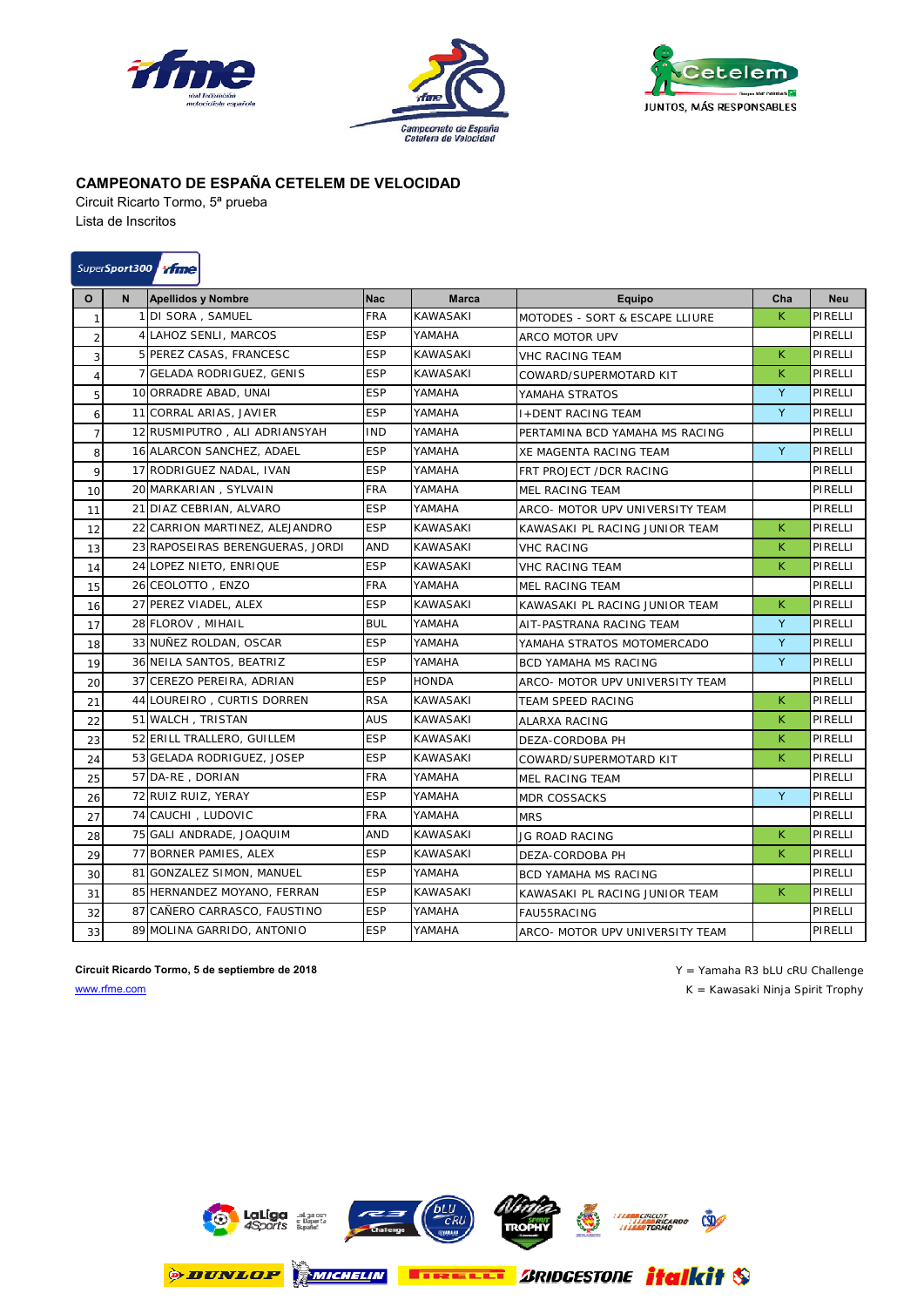





Circuit Ricarto Tormo, 5ª prueba

Lista de Inscritos

### SuperStock600 Time **Open600** ifme

| O              | N | <b>Apellidos y Nombre</b>       | <b>Nac</b> | <b>Marca</b>    | <b>Equipo</b>                    | Categoría   | <b>Neu</b>      |
|----------------|---|---------------------------------|------------|-----------------|----------------------------------|-------------|-----------------|
| 1              |   | 2 SU, HENG                      | CHI        | YAMAHA          | ANDOTRANS TEAM TORRENTÓ          | <b>Stck</b> | MICHELIN        |
| $\overline{2}$ |   | 3 TULOVIC, LUKAS                | <b>GER</b> | YAMAHA          | TEAM WIMU YAMAHA CNS             | <b>Stck</b> | <b>MICHELIN</b> |
| 3              |   | 4 PEREZ ALMIÑANA, MIGUEL        | <b>ESP</b> | <b>KAWASAKI</b> | <b>TACK KAWASAKI</b>             | <b>Stck</b> | PIRELLI         |
| 4              |   | 5 TENZING-JENKINS, CAMERON      | GBR        | <b>KAWASAKI</b> | <b>CTJ RACING</b>                | <b>Stck</b> | <b>DUNLOP</b>   |
| 5              |   | 6 HERRERA MUÑOZ, MARIA          | <b>ESP</b> | YAMAHA          | AIT-PASTRANA RACING TEAM         | <b>Stck</b> | MICHELIN        |
| 6              |   | 7 KRZEMIEN, KAMIL KRZYSZTOF     | POL        | YAMAHA          | FAU55RACING                      | <b>Stck</b> |                 |
| $\overline{7}$ |   | 8 CANOVAS MARCOS, ALEJANDRO     | <b>ESP</b> | KAWASAKI        | <b>BORJA SPORT TEAM</b>          | <b>Stck</b> | MICHELIN        |
| 8              |   | 10 SANCHIS MARTINEZ, DAVID      | <b>ESP</b> | YAMAHA          | <b>GRAPHENANO EASY RACE TEAM</b> | Stck        | <b>DUNLOP</b>   |
| 9              |   | 11 SORIANO FORTEA, RICARDO      | <b>ESP</b> | YAMAHA          | MARINELLI SNIPER TEAM            | Open        | MICHELIN        |
| 10             |   | 12 LORENTE CALLE, ROGELIO       | <b>ESP</b> | YAMAHA          | TECNIMOTOR ANTEQUERA             | Stck        | <b>DUNLOP</b>   |
| 11             |   | 13 WEST, ANTHONY                | AUS        | <b>KAWASAKI</b> | DR7 REDITELSA                    | <b>Stck</b> | <b>DUNLOP</b>   |
| 12             |   | 14 BELLOT BERNABE, MARIA        | <b>ESP</b> | YAMAHA          | GASSS-SCHOOL COMPETICION         | Open        |                 |
| 13             |   | 15 SIGVARTSEN, THOMAS           | <b>NOR</b> | KAWASAKI        | <b>H43 TEAM TALASUR</b>          | <b>Stck</b> | MICHELIN        |
| 14             |   | 16 PALAO MUÑOZ, JULIO DAVID     | <b>ESP</b> | KAWASAKI        | TEAM JDRACER-YECLA               | Open        | MICHELIN        |
| 15             |   | 23 ARBEL, LOIC                  | <b>FRA</b> | YAMAHA          | <b>EMPERADOR RACING TEAM</b>     | <b>Stck</b> | PIRELLI         |
| 16             |   | 24 CASTAÑO ILLAN, PEDRO JAVIER  | <b>ESP</b> | YAMAHA          | ANDOTRANS TEAM TORRENTÓ          | <b>Stck</b> | MICHELIN        |
| 17             |   | 25 FERNANDEZ GONZALEZ, RAUL     | <b>ESP</b> |                 | <b>RF23</b>                      | <b>Stck</b> |                 |
| 18             |   | 26 SAEZ GUTIERREZ, DANIEL       | <b>ESP</b> | YAMAHA          | CHAMPI WOMEN RACING TEAM-JJSA    | <b>Stck</b> | <b>DUNLOP</b>   |
| 19             |   | 29 NUÑEZ SANCHEZ, JUAN JOSE     | <b>ESP</b> | YAMAHA          | AIT-PASTRANA RACING TEAM         | <b>Stck</b> | <b>MICHELIN</b> |
| 20             |   | 33 VALLE MUÑOZ, DANIEL          | <b>ESP</b> | YAMAHA          | YAMAHA MS RACING                 | <b>Stck</b> |                 |
| 21             |   | 37 ANIN, OLEKSANDR              | UKR        | YAMAHA          | MDR COSSACKS RACING TEAM         | Open        |                 |
| 22             |   | 39 QUERO MARTINEZ, BORJA        | <b>ESP</b> | YAMAHA          | EMPERADOR RACING TEAM            | <b>Stck</b> | PIRELLI         |
| 23             |   | 42 CLERC, THEO                  | SUI        | <b>KAWASAKI</b> | CLERC MÉTAL                      | Open        | <b>DUNLOP</b>   |
| 24             |   | 46 RUIZ VIDAL, FRANCISCA        | <b>ESP</b> | YAMAHA          | PAKITA TEAM 46#                  | Open        | BRIGESTONE      |
| 25             |   | 48 DIAZ CORBELLA, JOAN          | <b>ESP</b> | YAMAHA          | DCR RACING TEAM                  | Stck        | MICHELIN        |
| 26             |   | 49 VAN SIKKELERUS, JAIMIE       | <b>NED</b> | <b>HONDA</b>    | DCR RACING TEAM                  | <b>Stck</b> | PIRELLI         |
| 27             |   | 59 TAKALA, VERTTI               | <b>FIN</b> | YAMAHA          | YAMAHA STRATOS                   | Open        | <b>DUNLOP</b>   |
| 28             |   | 60 LORENZON, GIACOMO            | <b>ITA</b> | <b>HONDA</b>    | <b>BIERRETI</b>                  | <b>Stck</b> | <b>DUNLOP</b>   |
| 29             |   | 62 HIDALGO ALVAREZ, FRANCISCO J | <b>ESP</b> | KAWASAKI        | <b>HIDALVA TEAM</b>              | Open        | MICHELIN        |
| 30             |   | 65 GARCIA BENITO, CARLOS        | <b>ESP</b> | YAMAHA          | PIT-LINE RACING                  | Open        | MICHELIN        |
| 31             |   | 66 AL I AL-EMADI, RAYAD IBRAHIM | QAT        | <b>HONDA</b>    | S.G. MOTOPERFORMANCE             | Open        |                 |
| 32             |   | 69 ORELLANA MALLOY, JAVIER      | <b>ESP</b> | YAMAHA          | TEAM WIMU YAMAHA CNS             | <b>Stck</b> | <b>MICHELIN</b> |
| 33             |   | 70 ALCOBA ESPI, MARC            | <b>ESP</b> | YAMAHA          | ANDOTRANS TEAM TORRENTÓ          | <b>Stck</b> | MICHELIN        |
| 34             |   | 74 BIESIEKIRSKI, PIOTR          | POL        | <b>HONDA</b>    | EUVIC THE GOOD RACING            | Open        | PIRELLI         |
| 35             |   | 75 LOPES, IVO                   | POR        | YAMAHA          | ENI / MOTOR 7 / PEQUENO MOTOS    | <b>Stck</b> | <b>DUNLOP</b>   |
| 36             |   | 77 PONS PAYERAS, MIQUEL         | <b>ESP</b> | <b>KAWASAKI</b> | <b>H43TEAM TALASUR</b>           | <b>Stck</b> | <b>MICHELIN</b> |
| 37             |   | 80 AL MALKI, NASSER HASSAN      | QAT        | KAWASAKI        | S.G. MOTOPERFORMANCE             | Open        |                 |
| 38             |   | 82 OLMOS SALES, JORGE           | <b>ESP</b> | YAMAHA          |                                  | Open        | <b>MICHELIN</b> |
| 39             |   | 84 ROSELL ARAGON, ELENA         | <b>ESP</b> |                 | <b>FMCV-MOTODES</b>              | Open        |                 |
| 40             |   | 93 ABADIE, HUGO                 | <b>FRA</b> | YAMAHA          | AIT PASTRANA RACING TEAM         | <b>STCK</b> | MICHELIN        |
| 41             |   | 96 BOSHOFF, JESSE               | <b>RSA</b> | KAWASAKI        | DR7 REDITELSA                    | <b>Stck</b> | <b>DUNLOP</b>   |
| 42             |   | 97 ODEGARD, STINIUS VIKING      | <b>NOR</b> | YAMAHA          | TEAM YAMAHA R6 NORWAY            | Stck        | <b>DUNLOP</b>   |

### **Circuit Ricardo Tormo, 5 de septiembre de 2018**

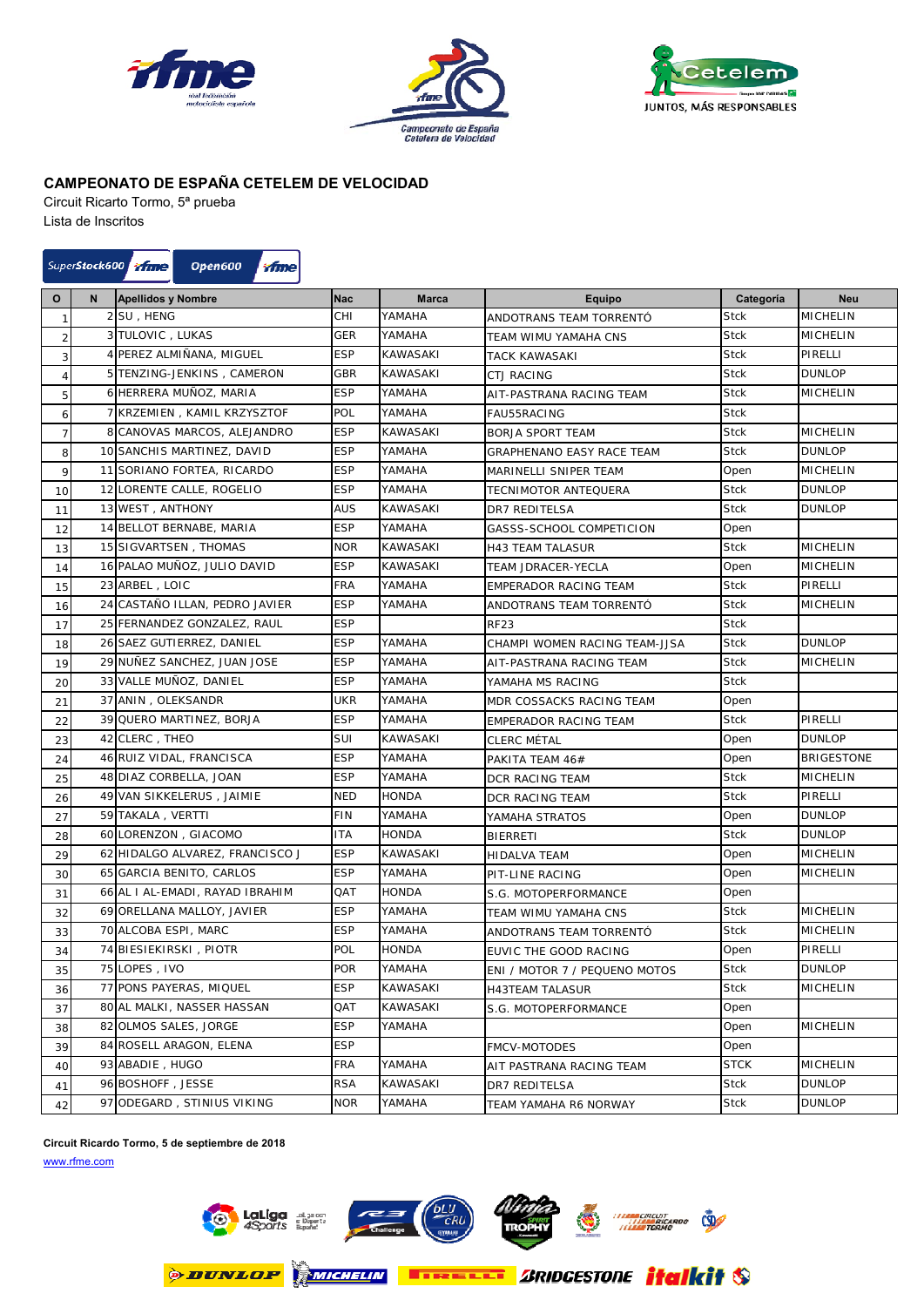





Circuit Ricarto Tormo, 5ª prueba Lista de Inscritos

#### SuperStock1000 11112 **Open1000** *d* fme

| $\mathbf{o}$   | N | <b>Apellidos y Nombre</b>         | <b>Nac</b> | <b>Marca</b>        | <b>Equipo</b>                     | Categoría   | <b>Neu</b>      |
|----------------|---|-----------------------------------|------------|---------------------|-----------------------------------|-------------|-----------------|
| $\mathbf{1}$   |   | 3 FERNANDEZ VIDAL, MIGUEL ANGEL   | <b>ESP</b> | YAMAHA              | JK COMPETICION                    | <b>Stck</b> | <b>MICHELIN</b> |
| $\overline{2}$ |   | 6 KUPARINEN, EEKI                 | <b>FIN</b> | <b>KAWASAKI</b>     | TACK KAWASAKI                     | <b>Stck</b> | PIRELLI         |
| 3              |   | 8 MORILLAS CUENCA, ERIK           | <b>ESP</b> | YAMAHA              | RTM                               | Open        | PIRELLI         |
| $\overline{4}$ |   | 12 GOBBI, CHRISTOPHER             | <b>ITA</b> | <b>HONDA</b>        | <b>XCTECH</b>                     | Open        | PIRELLI         |
| 5              |   | 15 DUMAS, MATHIEU                 | <b>FRA</b> | YAMAHA              | <b>DUMAS RACING TEAM</b>          | Open        | PIRELLI         |
| 6              |   | 17 SASETA SOLER, RICARDO          | <b>ESP</b> | <b>KAWASAKI</b>     | MCS RACING BASOLI                 | Open        | <b>DUNLOP</b>   |
| $\overline{7}$ |   | 18 DE ULACIA DE LA SOTILLA, LUCAS | <b>ESP</b> | <b>KAWASAKI</b>     | KAWASAKI PALMETO P.L. RACING      | <b>Stck</b> | <b>MICHELIN</b> |
| 8              |   | 19 DUFOUR, PAUL                   | <b>FRA</b> | <b>SUZUKI</b>       | TEAM SUZUKI JEG / KAGAYAMA RACING | Open        | MICHELIN        |
| 9              |   | 20 JEPPESEN, JESPER               | <b>NOR</b> |                     | PLASSEN ROADRACING TEAM           | Open        | PIRELLI         |
| 10             |   | 21 MAZUECOS FERNANDEZ, JULIAN     | <b>ESP</b> | KAWASAKI            | KAWASAKI PALMETO PL RACING        | <b>Stck</b> | <b>MICHELIN</b> |
| 11             |   | 24 POYATOS ALARCON, ANGEL         | <b>ESP</b> | <b>SUZUKI</b>       | I+DENT RACING TEAM                | <b>Stck</b> | <b>MICHELIN</b> |
| 12             |   | 25 BLAZQUEZ FERNANDEZ, ROBERTO    | <b>ESP</b> | <b>BMW</b>          | CASTROMAROTO RACING TEAM          | Open        | PIRELLI         |
| 13             |   | 26 VALERA BEVIAR, ANTONIO         | <b>ESP</b> | <b>KAWASAKI</b>     | <b>CRUCIANI RACING</b>            | Open        | <b>MICHELIN</b> |
| 14             |   | 31 MORALES GOMEZ, CARMELO         | <b>ESP</b> | <b>BMW MOTORRAD</b> | GRAPHENANO EASYRACE SBK TEAM      | <b>Stck</b> | <b>DUNLOP</b>   |
| 15             |   | 33 MAKINEN, NIKO                  | <b>FIN</b> | YAMAHA              | YAMAHA STRATOS                    | Open        | <b>DUNLOP</b>   |
| 16             |   | 34 PINSACH CABAÑAS, XAVIER        | <b>ESP</b> | KAWASAKI            | <b>ETG RACING</b>                 | <b>Stck</b> | PIRELLI         |
| 17             |   | 37 ALT, FLORIAN                   | <b>GER</b> | YAMAHA              | DUNLOP TEST TEAM                  | Open        | <b>DUNLOP</b>   |
| 18             |   | 46 JONES, MIKE                    | AUS        | <b>KAWASAKI</b>     | TEAM SPEED RACING                 | <b>Stck</b> | <b>MICHELIN</b> |
| 19             |   | 55 MEDINA MAYO, ALEJANDRO         | <b>ESP</b> | YAMAHA              | CARDOSO SCHOOL RACING             | <b>Stck</b> | <b>MICHELIN</b> |
| 20             |   | 56 SAEZ, YVES                     | <b>FRA</b> |                     | CRUCIANI RACING                   | Open        |                 |
| 21             |   | 59 MCFADDEN, DAVID                | <b>RSA</b> | YAMAHA              | YAMAHA STRATOS                    | <b>Stck</b> | <b>DUNLOP</b>   |
| 22             |   | 61 MIRALLES GONZALEZ, MARC        | <b>ESP</b> | <b>KAWASAKI</b>     | TEAM SPEED RACING                 | <b>Stck</b> | <b>MICHELIN</b> |
| 23             |   | 65 PLASSEN, OLE BJORN             | <b>NOR</b> |                     | PLASSEN ROADRACING TEAM           | <b>Stck</b> | PIRELLI         |
| 24             |   | 69 DROUIN, FLORIAN                | <b>FRA</b> | YAMAHA              | TEAM FOULOI                       | Open        | PIRELLI         |
| 25             |   | 72 LEESCH, CHRIS                  | LUX        | <b>SUZUKI</b>       | SUZUKI JEG/KAGAYAMA RACING        | <b>Stck</b> | MICHELIN        |
| 26             |   | 84 MIRALLES RODRIGUEZ, JULIAN     | <b>ESP</b> | <b>BMW MOTORRAD</b> | GRAPHENANO EASYRACE TEAM          | Open        | <b>DUNLOP</b>   |
| 27             |   | 85 JAVIER                         | <b>ESP</b> | KAWASAKI            | TECNIMOTOR -MOTOR EXTREMO         | Open        | <b>DUNLOP</b>   |
| 28             |   | 88 COGHLAN, KEV                   | <b>GBR</b> | <b>SUZUKI</b>       | JEG / KAGAYAMA RACING             | <b>Stck</b> | <b>MICHELIN</b> |
| 29             |   | 89 PALOMARES VILAR, CHRISTIAN     | <b>ESP</b> | YAMAHA              | AIT PASTRANA RACING TEAM          | <b>Stck</b> | MICHELIN        |
| 30             |   | 91 LOPEZ MUÑOZ, MARC              | <b>ESP</b> | YAMAHA              | <b>GV RACING</b>                  | Open        | <b>MICHELIN</b> |
| 31             |   | 92 DOMINGUEZ GAVIRA, JULIO        | <b>ESP</b> | <b>BMW</b>          |                                   | Open        | <b>DUNLOP</b>   |
| 32             |   | 94 URAMOTO, NAOMICHI              | <b>JPN</b> | <b>SUZUKI</b>       | TEAM SUZUKI JEG / KAGAYAMA RACING | <b>Stck</b> |                 |
| 33             |   | 99 RODRIGUEZ GONZALEZ, PEDRO      | <b>ESP</b> | <b>BMW MOTORRAD</b> | CASTROMAROTO RACING TEAM          | <b>Stck</b> | PIRELLI         |

**Circuit Ricardo Tormo, 5 de septiembre de 2018**